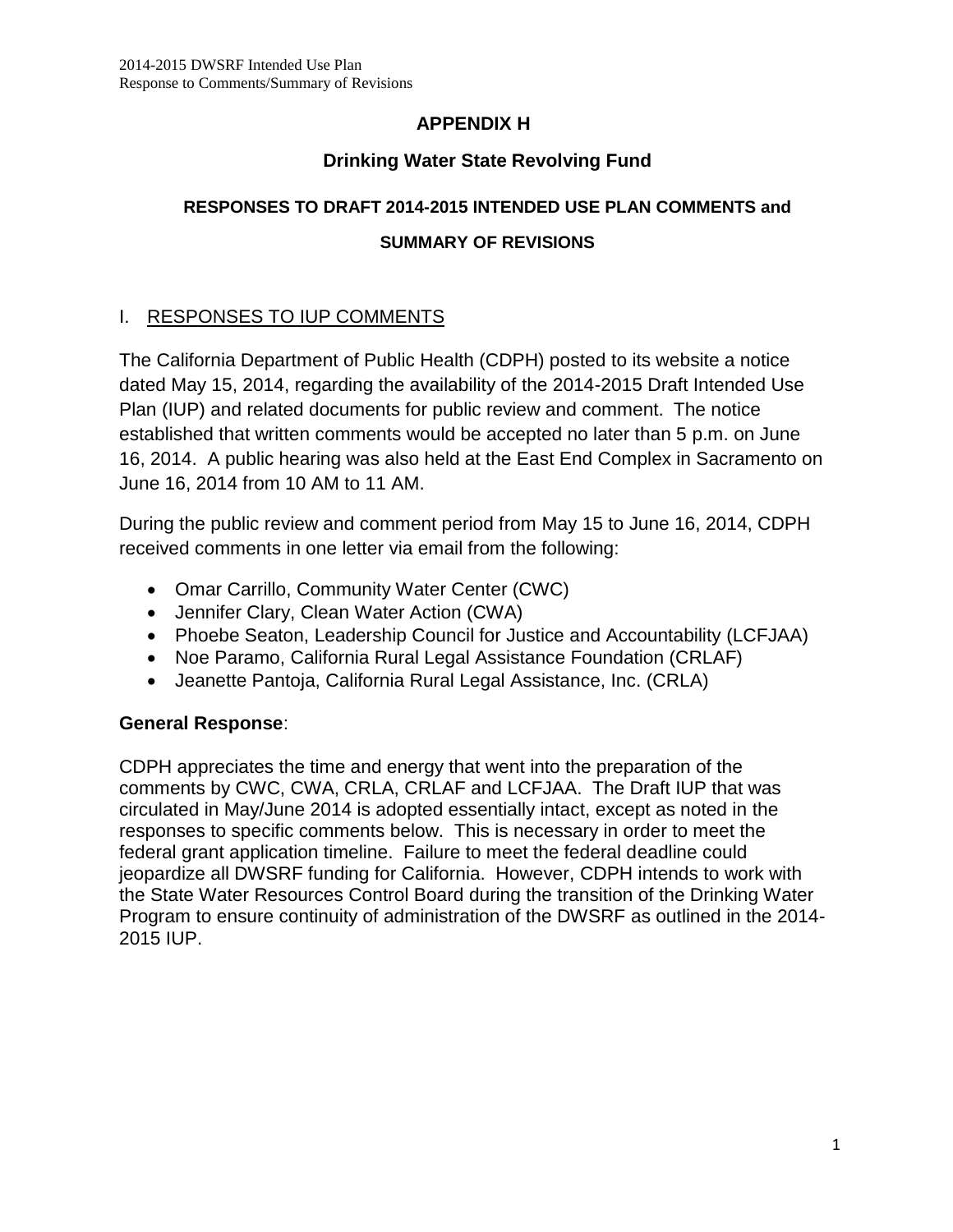# **Responses to Specific Comments to the Draft 2014-2015 IUP:**

#### Comment 1:

#### *B. Set-Aside Funding*

The set-aside funding is flexible funding that can be used to aid community readiness to proceed and access SDWSRF funding. We strongly support the proposed use of this funding, especially the focus on *Water System Technical Managerial & Financial (TMF)* for capacity development; *Small Water System (SWS) technical assistanc*e, to assist small PWS serving less than 10,000 people with the focus on PWS that serve less than 200 service connections; and *Local assistance and other state programs*, to assist PWS achieve capacity development via Third-party Contracts.

Comments: We are **strongly opposed** to CDPH's recommendation to postpone or defund activities related to the "Legal Entity Formation Assistance" (LEFA) pilot program. This program is funded with set-aside funding and satisfies the most critical objectives set out by CDPH, including (1) the funding of projects that address California's public health priorities; (2) the timely and expeditious use of DWSRF funds; (3) additional subsidy assistance to PWS that serve "disadvantaged" and "severely disadvantaged" communities; and (4) minimum funding assistance to SWS. LEFA is stalled primarily due to inadequate staffing and not because of lack of interest or need. There is significant additional interest in this program. Of the 22 communities selected in 2013 to participate in LEFA only two have been funded and authorized by CDPH to move forward with their intended work plans. Therefore, it is not appropriate to wait to hold up progress on this program " *until CDPH has had an opportunity to evaluate the effectiveness of the pilot program*, when in fact the program is in high demand, needs additional staff and loan resources now. This program, if funded in the IUP, could help many communities secure permanent solutions via the DWSRF and possibly emergency drought funding in 2015.

# Response 1:

As a component of CDPH's Corrective Action Plan, USEPA has required the DWSRF program to prudently manage its set-aside budgets to achieve a set-aside spending rate of 80 percent. CDPH must take into account LEFA demands when planning set-aside budgets. Presently, the LEFA program has sufficient funds budgeted to address current demand of the 19 applications that are currently active. Please note that the LEFA program only received 21 applications total, one of which was determined to be ineligible and another withdrew, resulting in current 19 active applications. The LEFA pilot program is continuing to evaluate active applications and funded eligible project activities while also simultaneously evaluating the effectiveness of the pilot program to ensure funds are expended for critical activities designed to accomplish program and project goals alike, in the most cost-effective and timely manner. CDPH is open to considering budgeting future set-aside funds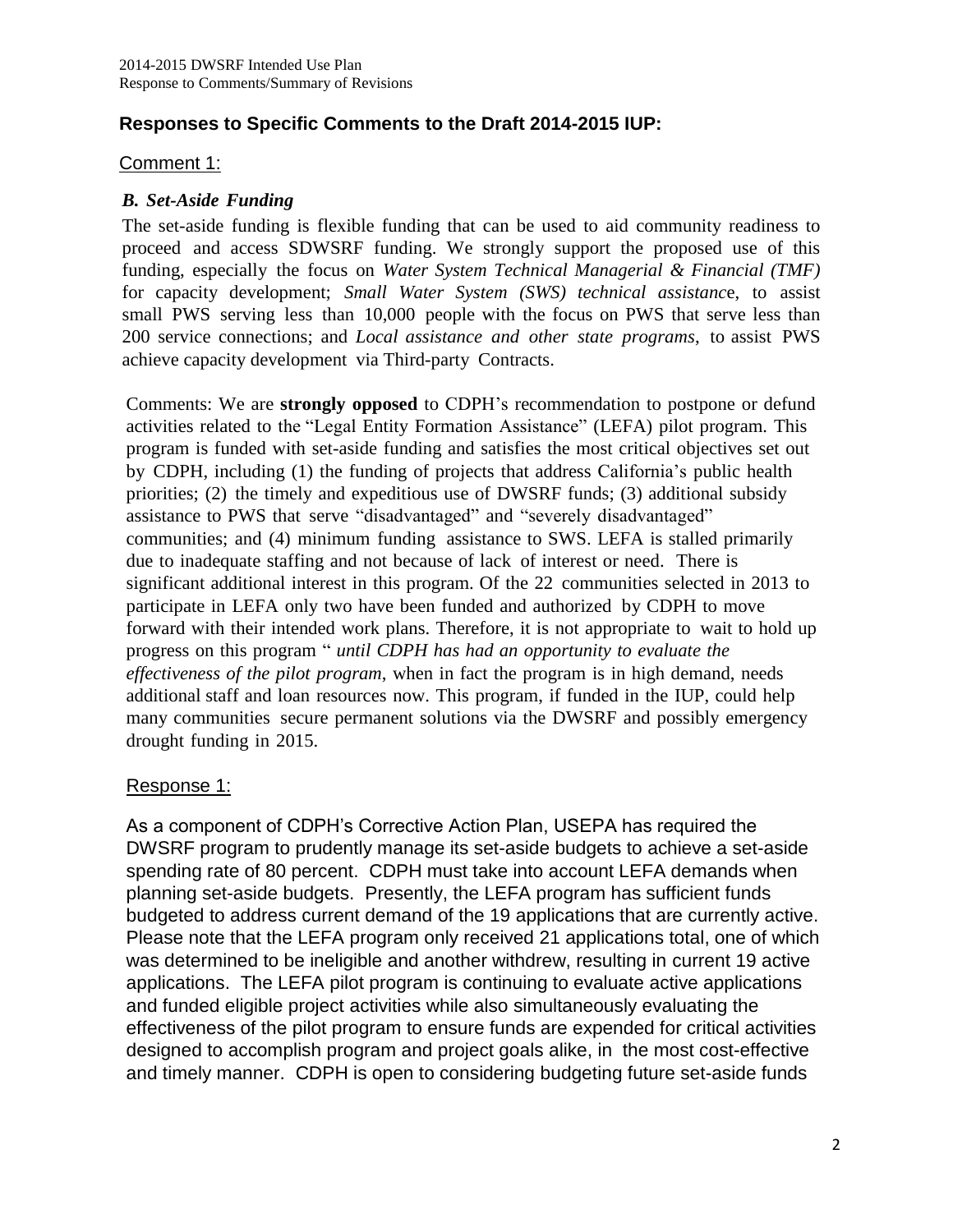to continue the program and meet the demand of future application rounds as the LEFA program develops.

# Comment 2:

# **III. DWSRF GOALS**

We support the short and long-term goals developed for the DWSRF with proposed amendments:

*3. Provide at least 15 percent (15%) of all DWSRF funds to PWS serving fewer than 10,000 people to the extent such projects are "ready to proceed" to funding.*

Comment: 15% of DWSRF funds should go to small water systems in order to satisfy CDPH's overall program objectives and CAP obligations for 2014-2015.

# Response 2:

CDPH administers the DWSRF program in accordance with Federal and State Statutes and regulations. It is always CDPH's intent to provide at least 15 percent of all DWSRF funds to PWS serving fewer than 10,000 people to the extent such funds can be obligated for eligible projects (per Code of Federal Regulations (CFR), Section 35.3525 (a) (5)).

# Comment 3:

**5.** *Position the DWSRF program to facilitate drought relief through expedited funding efforts to help ensure eligible PWS* & qualified entities approved for the Legal Entity Formation Assistance" (LEFA) pilot program, which are currently without water supplies due to drought*, experiencing drought related drinking water emergencies or imminent threat of drought related drinking water emergencies, to achieve a permanent solution. Communities that have run out of water will be prioritized for available resources.*

Comments: The LEFA eligible projects include more then (*sic*) just PWS. Also, many communities are currently without water and solutions to address their needs must be prioritized.

# Response 3:

The comment that LEFA eligible projects include more than just PWS is correct. However, CFR Section 35.3520 provides definitions for eligible systems and eligible projects that the DWSRF funds may be provided to and unfortunately, those communities/entities are not currently eligible for DWSRF funding. CDPH has recognized the needs and therefore, has created the LEFA pilot program to assist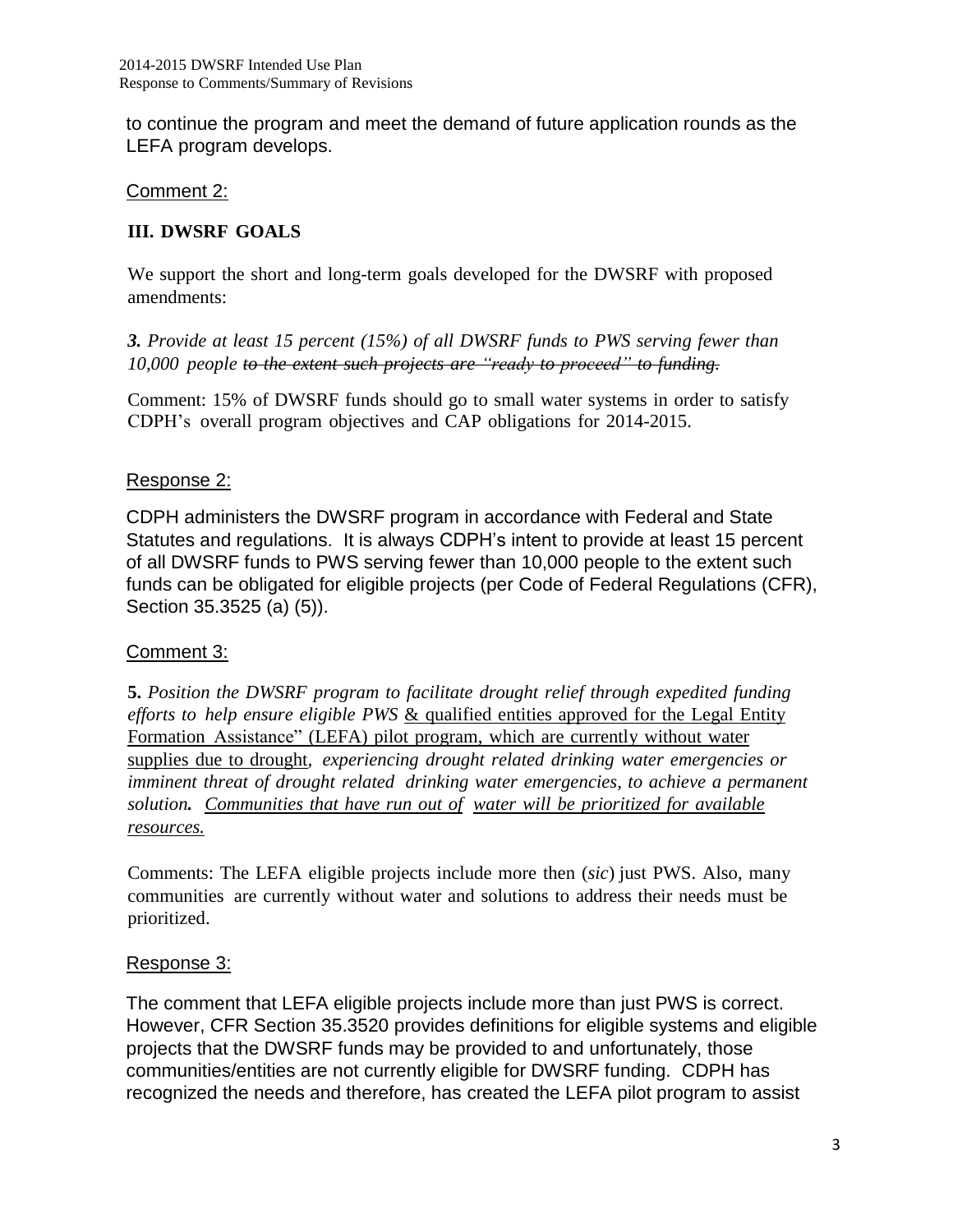these communities/entities to become eligible PWS to gain access to DWSRF funding. Until these communities become eligible PWS, DWSRF loan funds cannot be provided.

Please note, in addition to the DWSRF loan fund, CDPH has a separate drought related funding program to assist eligible PWS that have experience drought related drinking water emergencies or imminent threat of drought related drinking water emergencies.

# Comment 4:

*14. Continue Increase outreach activities to ensure PWS and eligible entities are aware of and understand DWSRF assistance options and the loan application process by improving website presence and interactions, including new web-enabled Loans and Grants Tracking System (LGTS) database, as well as participating in funding fairs to publicize the DWSRF program. Further, CDPH will fund staff to act as ombudsmen between Sacramento and regional offices and communities.*

Comments: Community and stakeholders outreach is most effective when provided via multiple platforms. CDPH's website is not always current on important program information, particularly project status updates. More web based information, combined with stakeholder information workshops and Staff committed to improving and disseminating information are necessary components for successful community outreach.

# Response 4:

Thank you for the comment. CDPH recognizes the importance of public outreach and the need for a robust website. Certain efforts have been in place to continue to increase outreach activities when possible and to support the Regional Funding Coordinator positions. However, for this short term goal, CDPH wants to reiterate its continued participation in the funding fairs.

# Comment 5:

*19. Continue to implement CDPH's Small Water System Program Plan to reduce the number of small* CWS with maximum contaminant level (MCL) violations. *Increase by 50% or more, compared to 2013-2014, the number of water systems returned to compliance.*

**Comment:** CDPH should set goals on the number of systems it intends to bring into compliance. As of April 2014, 23 (12.5%) of the 183 communities identified in 2012 had returned to compliance. At this rate it would take several years to address long-term solutions for the communities on this list; meanwhile, the number of communities without safe drinking water will continue to grow.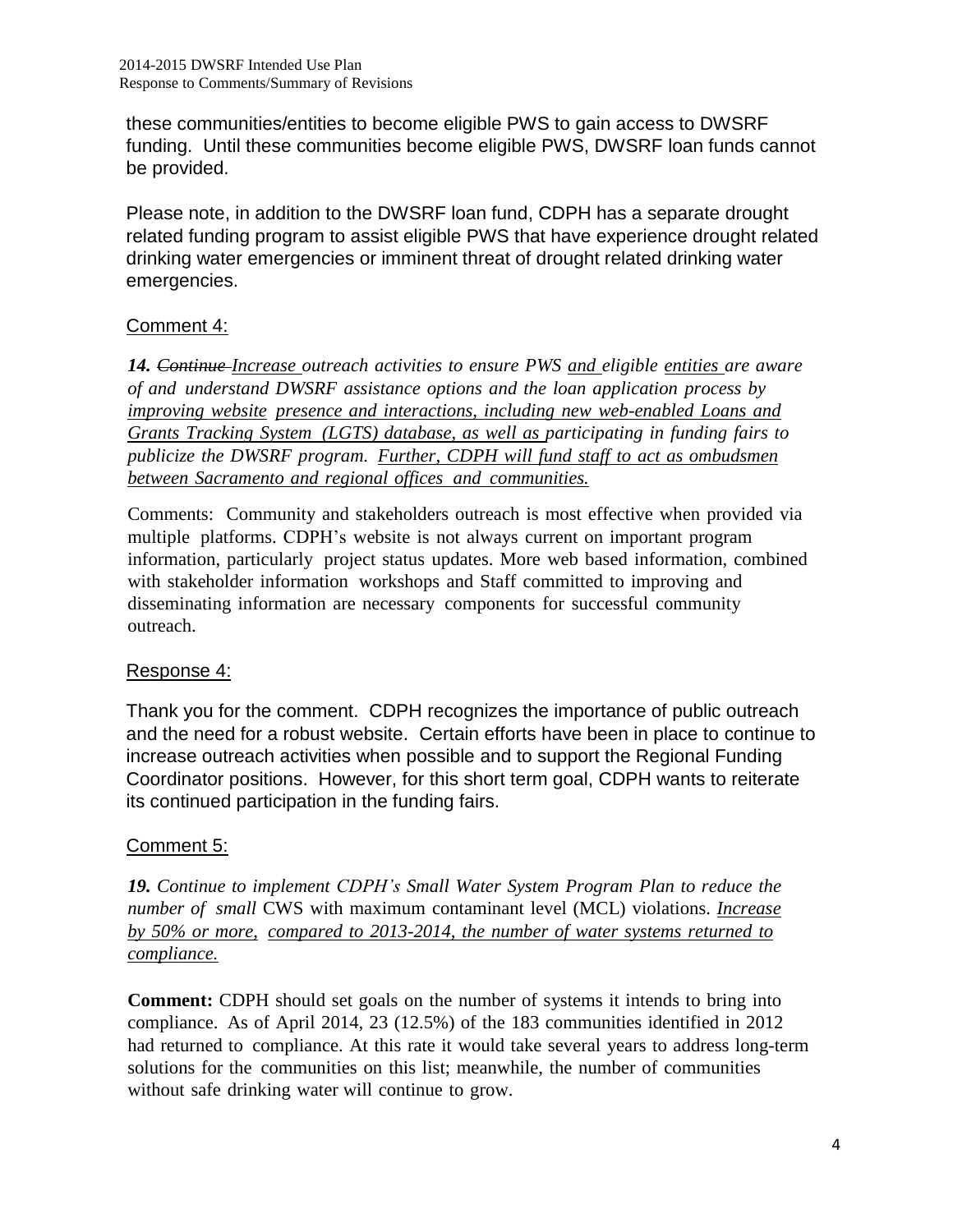# Response 5:

CDPH will continue funding these SWS and providing technical assistance at a productive rate. However, a realistic goal to increase the return to compliance (RTC) rate for the Small Water System Program Plan cannot be set. It can take a great deal of time for these SWS to evaluate alternatives, select the most cost effective long-term solution, engineer the solution, and finally construct the solution. We have found many systems need up to 36 months for planning project. Once a most cost effective long-term solution is determined, it can take another three years for construction to complete at which point a system would return to compliance. Thus, the RTC rate increase per year may not necessarily be a measure for progress. It is more important to get these systems on track toward returning to compliance, recognizing that some may take longer than others; and CDPH continues to focus on engaging those systems to work on finding a solution as a means to return to compliance. Current status of the SWS program plan can be found at: <http://www.cdph.ca.gov/certlic/drinkingwater/Pages/SWSMonthlyProgressUpdates.aspx>

# Comment 6:

# **B. Long-Term Goals**

*Address Significant Risks to Public Health: CDPH uses the DWSRF funds for low interest loans and, in some cases, principal forgiveness (grants) to enable water systems to fund necessary infrastructure improvements. CDPH is targeting program resources and funds to address the most significant public health and compliance issues,* especially addressing the needs of communities that have no water supplies at all due to the drought. *CDPH will ensure sufficient coordination between the DWSRF and PWSS Program.*

Comments: Many communities are currently without water and have not been able to identify any resources, including funding or technical assistance to address their short term or long term needs. CDPH should prioritize the needs of communities most hard hit by the drought.

# Response 6:

CDPH recognizes the needs of PWSs impacted by the drought. In coordination with the PWS Drought Emergency Response program, the DWSRF program provides an expedited application submittal and review process to facilitate a PWSs ability to gain access, more rapidly, to DWSRF funds sought to address drought emergencies or threatened drought related emergencies as with all emergencies affecting public health.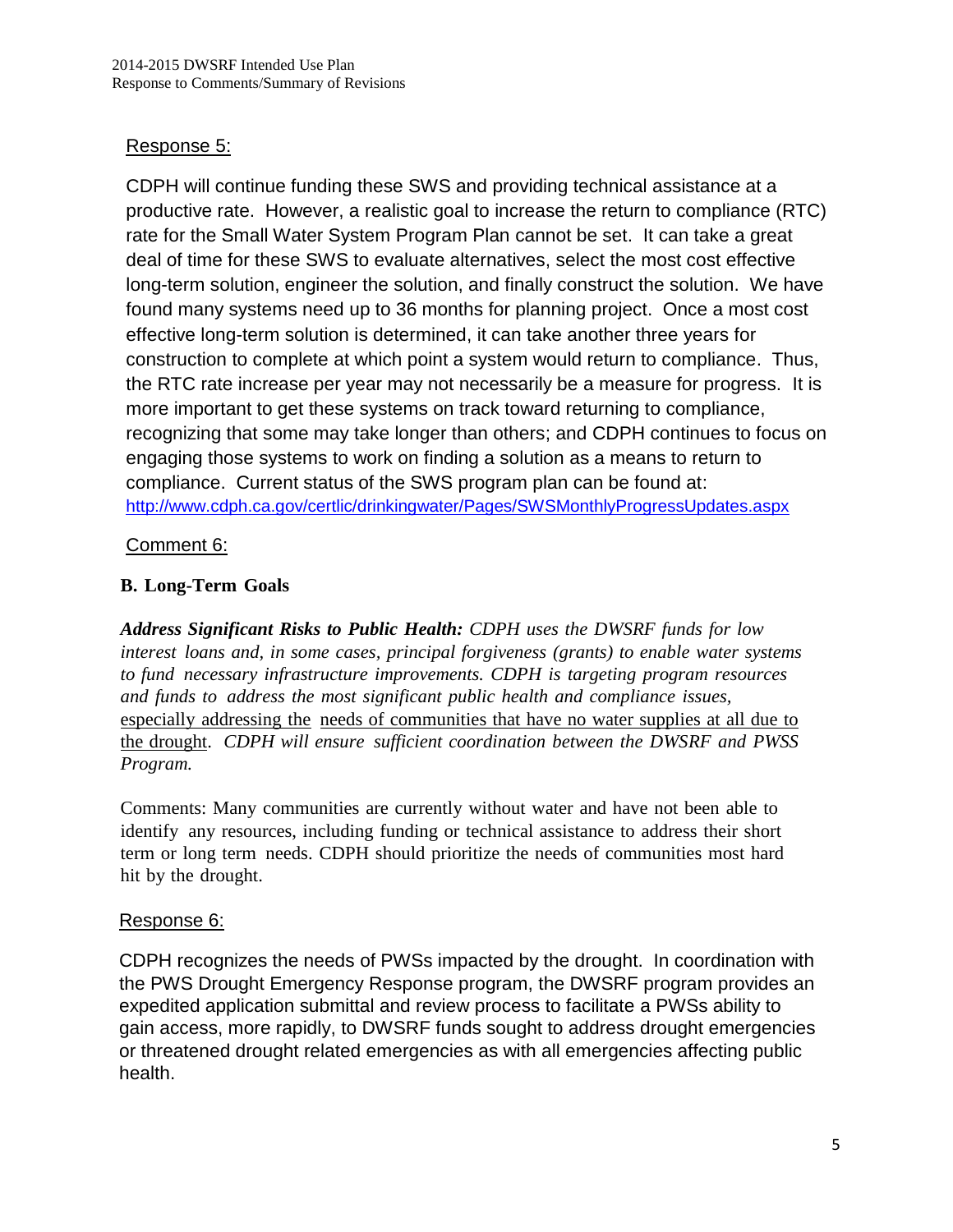### Comment 7:

*3. Reduce Cost of Drinking Water: DWSRF funding assists PWS minimize costs of supplying reliable, safe,* accessible and affordable *drinking water by providing affordable financing for the construction of technically sound drinking water infrastructure projects. CDPH encourages PWS to include energy efficiency and water conservation measures, including water meters, in conjunction with public health related projects. Water meters not only encourage the conservation of water, thereby producing savings related to costs of production, treatment, storage and pumping, but also allow systems to establish effective water rate structure as well as identify water loss occurring in distribution systems contributing to a loss in revenue*. In addition, CDPH will increase its efforts to incentivize regional or shared solutions that can reduce the cost of water service in small communities.

Comments: The Human Right to Water Bill became effective on January 1, 2013. It provides every human being the "right to safe, clean, affordable, and accessible water adequate for human consumption, cooking, and sanitary purposes." It creates a duty for administrative agencies, including CDPH, to consider the Human Right to Water when adopting new polices.

### Response 7:

Thank you for the comment. CDPH, in establishing this IUP, has considered the statewide policy set forth in section 106.3 of the Water Code. Section I of the 2014- 2015 IUP has been revised to explicitly state as such. On the other hand, CDPH has made efforts to reduce the cost of drinking water by funding solutions to solve PWS's public health problem so long as the solution is the most cost-effective long-term solution as defined in Section 116760.20 (a) (1) and (2) of the Health and Safety Code.

#### Comment 8:

*4. Acknowledge and Address Household Affordability Constraints: Strategically use the DWSRF subsidy provision and set-aside funds to maximize the DWSRF's impact on achieving affordable compliance. CDPH will regularly reevaluate the affordability criteria to ensure that PWS which are in the greatest need of assistance receive subsidy and technical assistance pursuant to its responsibilities under the Human* Right to Water (California Water Code Section 106.2, which became law on January 1, 2013. It establishes as the established policy of the state that " every human being has the right to safe, clean, affordable, and accessible water adequate for human consumption, cooking, and sanitary purposes". All relevant state agencies, including CDPH, are required to consider this policy when revising, adopting, or establishing policies, regulations, and grant criteria.

Comment: Same as #3 above.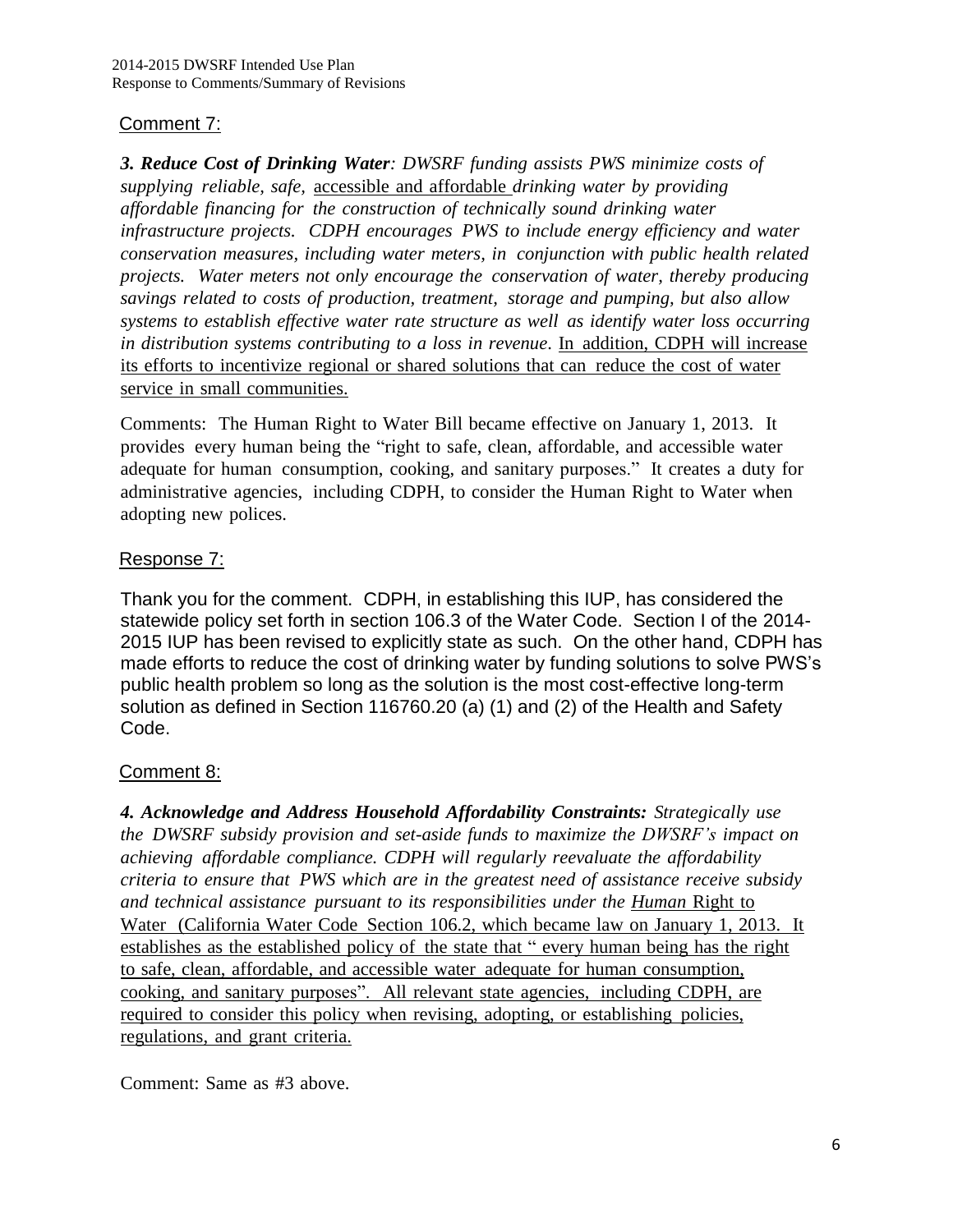#### Response 8:

See Response 7 above.

#### Comment 9:

#### **IV. CRITERIA AND METHOD FOR DISTRIBUTION OF FUNDS**

#### *E. Small System Funding "Small Water System (SWS)"*

CDPH has implemented the Small Water System (SWS) technical assistance, as a way to assist and return a specific group of SWS to compliance. CDPH created a list of 183 small CWS with fewer than 1,000 service connections that have violated at least one health‐ based drinking water standard.

**Comment:** CDPH should set goals on the number of systems it intends to bring into compliance. As of April 2014, 23 (12.5%) of the 183 communities identified in 2012 had returned to compliance. At this rate it would take several years to address long-term solutions for the communities on this list; meanwhile, the number of communities without safe drinking water will continue to grow. We suggest the Drinking Water Program increase the amount of systems it returns to compliance by 50%, compared to 2013-14 in order to meet the objectives set-out in the CAP.

Response 9:

See Response 5.

#### Comment 10:

#### *G. Consolidation Incentive Program*

The consolidation incentive program utilizes its PPL ranking criteria as a means of providing an incentive to encourage a PWS to agree to consolidate with one or more PWS with higher ranked projects.

Comments: In order to take advantage of these incentives, PWS need to know the incentives are available and those currently involved in the program, which at last count was six entities, need to show progress by demonstrating agreement between/among consolidating entities and ultimately submit a DWSRF application. This has not happened and it possible that this program is under funded, or understaffed. We recommend more resources and attention be placed on this program as it greatly needed and should be effective in addressing critical capacity, O&M and overall economies of scale barriers for small DACs. This program is one of those that should be incorporated in the Office of Sustainable Water Solutions.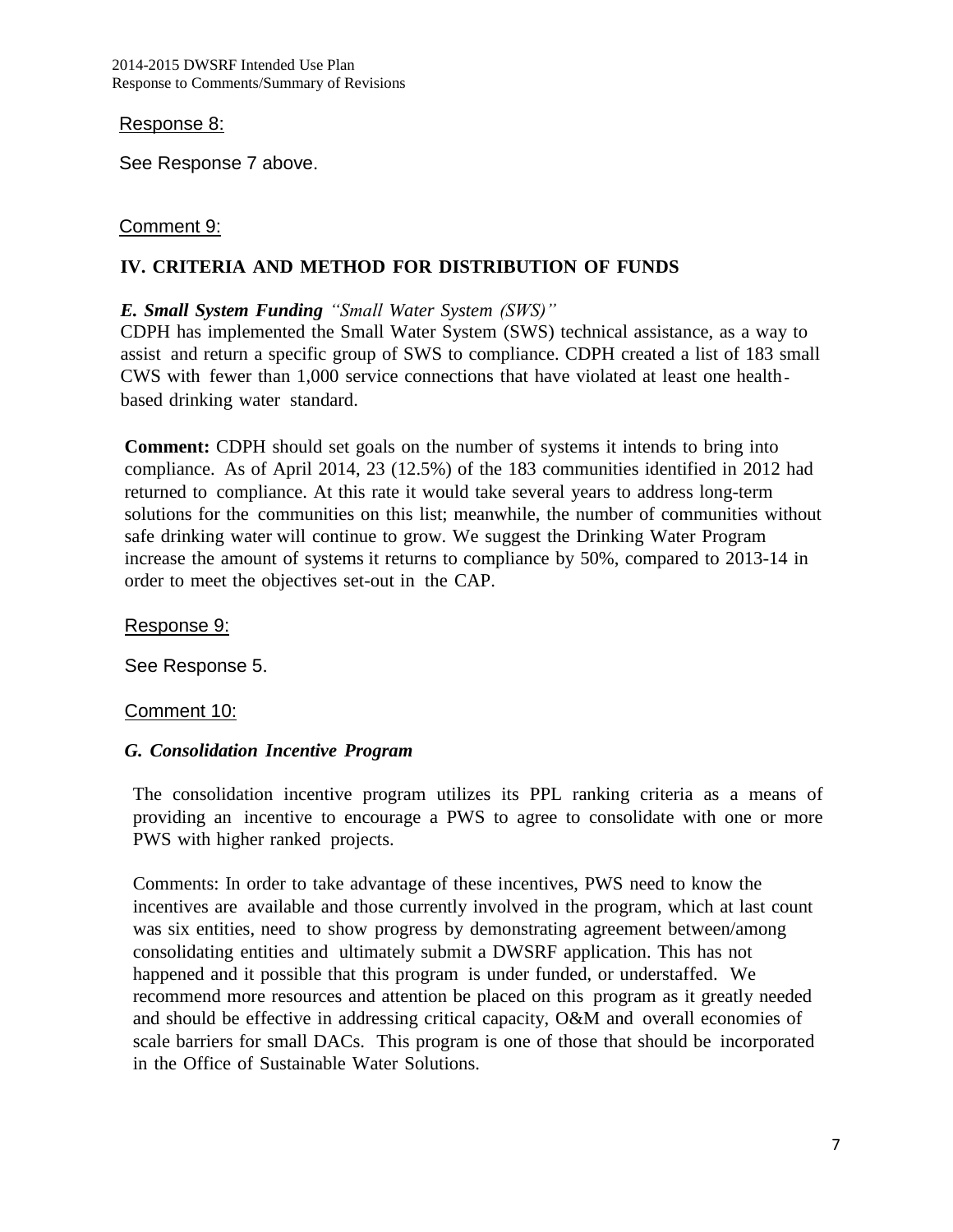#### Response 10:

Thank you for your comments and suggestions. To date, six systems have requested a re-ranking, the first step in taking advantage of this program. CDPH invited all six to submit applications by March 2014 (planning) and June 2014 (construction). We have received two planning applications – City of Colusa and Eastern MWD and both are under review. The rest of the applications are being processed as they come in this week. It is necessary to restate that these Consolidation Incentive projects are being processed along and in same manner as all other regular applications received during an invitation cycle.

### Comment 11:

### **VI. SET-ASIDE ACTIVITIES**

#### *B. Establishing Project Priority*

CDPH revised its project priority ranking criteria to streamline the prioritization process, to allow community water systems and public schools with on water source to receive project prioritization. While we support this effort, we also encourage CDPH to include projects that have up to two sources, of which one of the sources is not compliant due to contamination above the MCL. Communities in this situation face similar challenges to those with one water source since many cannot treat the water source to a legal health standard if at all.

#### Response 11:

Thank you for the comment. CDPH believes its project priority ranking criteria addresses concerns on severity of public health problems experienced by PWS. The revised ranking criteria include modifications to have water systems with a single source, without any primary MCL violation, ranked in category H. However, a water system that is not compliant due to contamination above a primary MCL would have their project ranked higher in either category F or G depending on type of contaminants. In this case, PWS with source(s) that are in violation of a primary MCL and required treatment would have already been ranked higher than H.

#### Comment 12:

#### *D. Local Assistance and Other State Programs*

*CDPH will also continue its contract with the University of California, Davis – Center for Affordable Technology for Small Water Systems (UCD) to provide preliminary engineering assistance to small PWS that lack the funds and expertise to obtain these services on their own.*

Comment: Our organizations have been contacted regarding this program, but to the best of our knowledge, this program has not addressed issues in any small PWS to date. The State Water Board has a similar program. We encourage CDPH and the State Water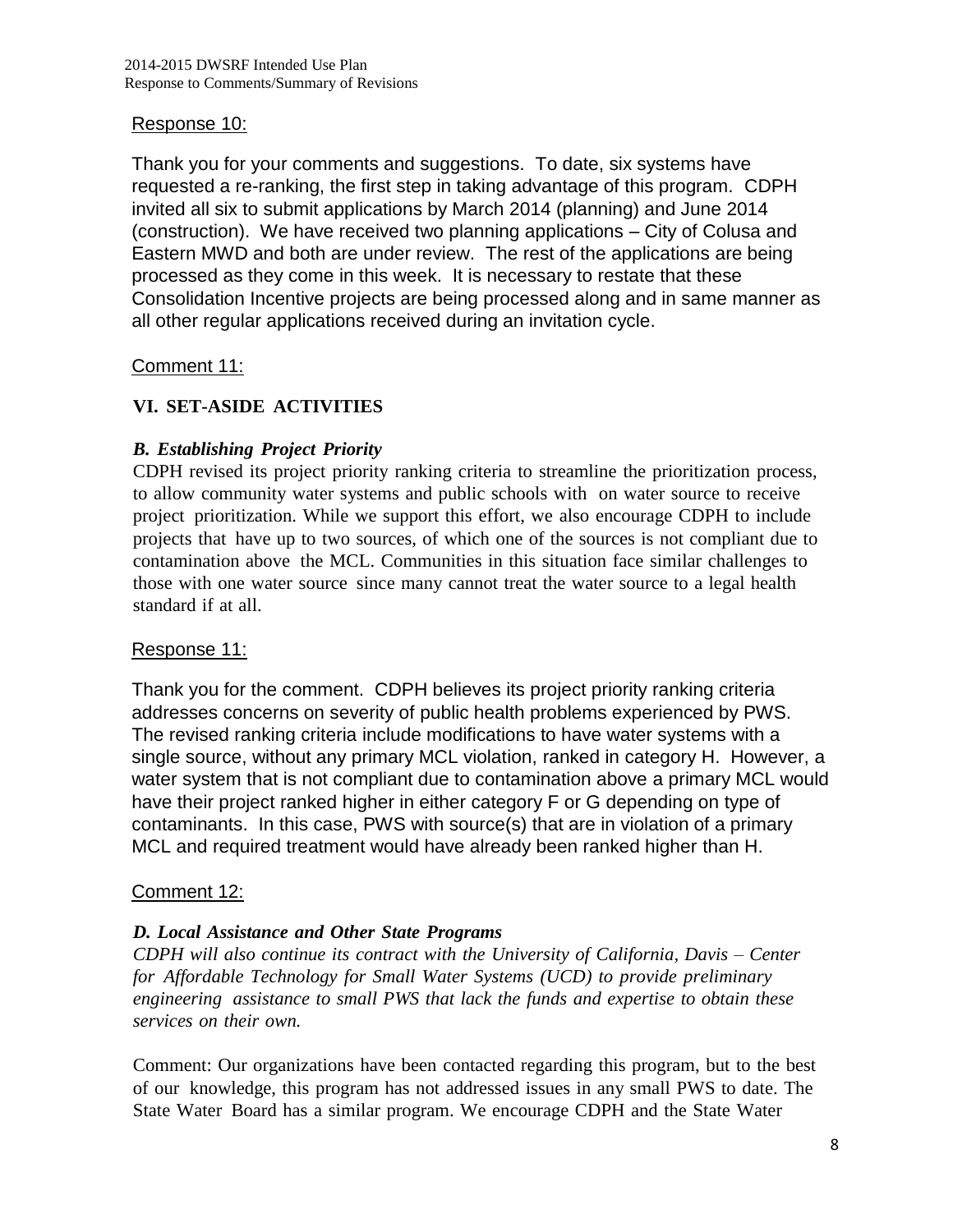Board staff to find synergies that will enable both these programs to successfully meet the needs of impacted DACs as intended. This program should be integrated into the Office of Sustainable Water Solutions.

### Response 12:

CDPH appreciates your comments and suggestions. The DWSRF program will coordinate with the State Water Board's existing similar program to address the needs of impacted small and/or disadvantaged PWS especially when the program completes its transition to the State Water Board.

### Comment 13:

#### **Other**

#### **AB 21 (Alejo)**

Assembly Bill 21 (Alejo) was introduced in 2013 and approved by the Governor on October 8, 2013. AB 21 authorized CDPH established the Safe Drinking Water Small Community Emergency Grant (SDWSCEG) Fund. The purpose of the SDWSCEG fund is to provide emergency grant funding to public water systems that serve small, disadvantaged and severely disadvantage communities.

Comments: We strongly support the implementation of the SDWSEG. These resources are needed now, particularly in light of the current drought conditions impacting many communities. We urge steps be taken to advance necessary regulations so this program is operational in 2015.

#### Response 13:

CDPH appreciates your comments and support and will be taking steps toward developments and implementation of the SDWSEG.

#### Comment 14:

#### **Office of Sustainable Water Solutions (SWS**)

The above listed groups have participated in several state level stakeholders groups over the past few years, including the Drinking Water Reorganization Task Force in 2014. We are confident that the transfer will improve on efforts to help DACs begun by CDPH. As part of this transfer and for consideration in this IUP, is a recommendation by our groups to include provisions that would strengthen community and regional resilience. We propose resources be made available to create of an Office of Sustainable Water Solutions (SWS) with the explicit goal of facilitating and promoting regional solutions which would include, but not be limited to, consolidation of existing districts, expansion of existing districts to serve communities unserved by public water systems and wastewater systems and extension of services. This office would create a focused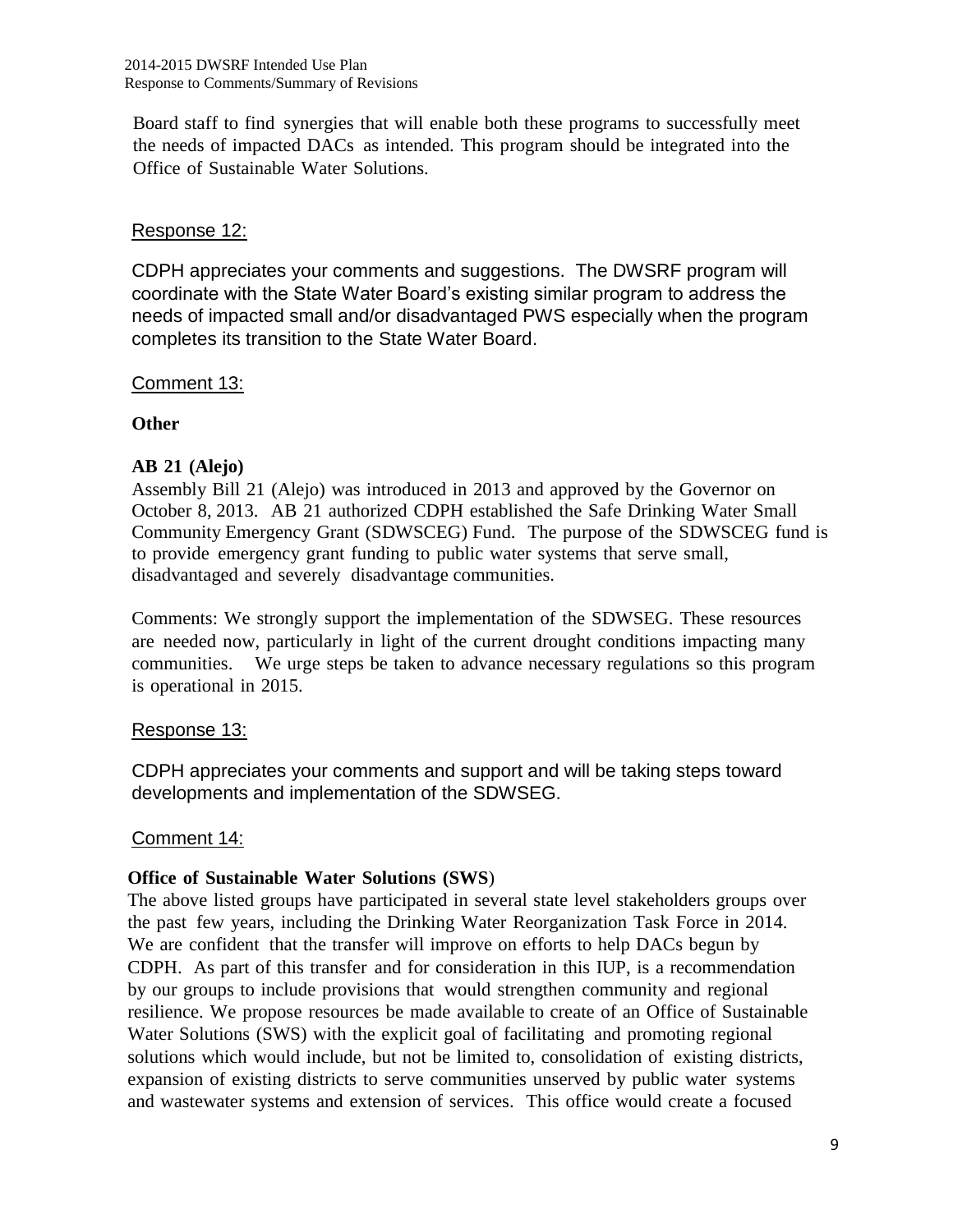and accountable unit of staff dedicated to systemically working through some of core barriers preventing small systems from securing, safe, affordable and accessible drinking water.

# Response 14:

CDPH appreciates your suggestions but has no comments at this time.